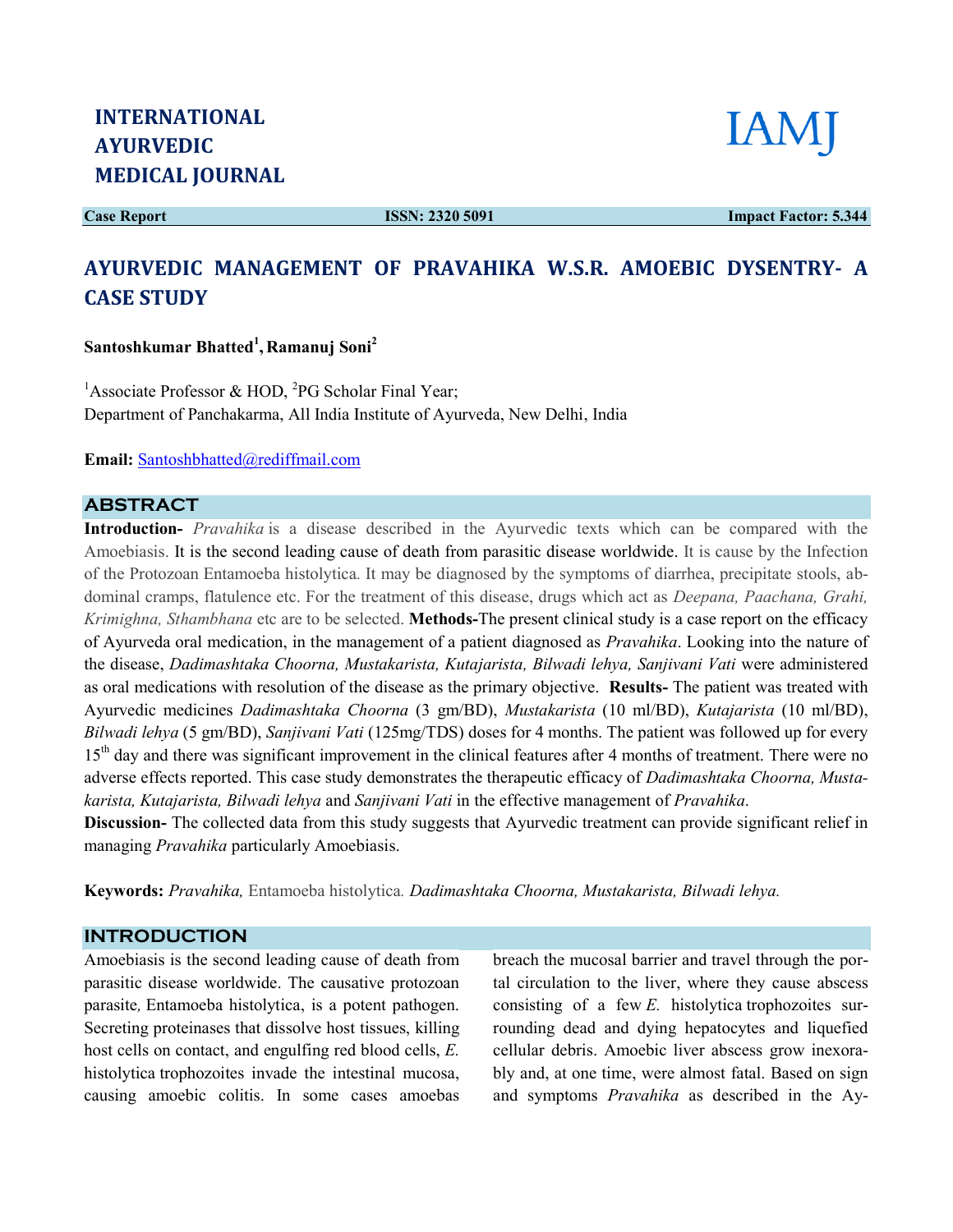urvedic texts, can be compared with the Amoebiasis. It is caused by the infection of Entamoeba histolytica, a protozoan. Which is diagnosed by the symptoms of diarrhoea with blood, mucus, flatulence, abdominal cramps and pyrexia. Improper and irregular food habits with mental stress, fear etc are main causes of Pravahika. Pitta prakopa and Rakta dushti play vital role in diseases pathogenesis. Kapha adheres to the walls of Pakwashaya (Large intestine) internally because of that Vata requires more force to expel out which results in *Pravahan* i.e., forceful defecation or tenesmus. Thus, by more and more Pravahan, there is repeated defecation with passing of Kapha/mucus. Due to which the term coined as Pravahika. It is characterized by defecation of stools with small quantity of Kapha (Mucus) and Rakta prakopa frequently accompanied with tenesmus. Accumulations of Kapha, Vata, Agnimandya, Strotorodha, Vikrati of Samana and Apana Vayu are the multifactors involved in Pravahika disease.<sup>[1]</sup> Classical text of Ayurveda vividly narrated about Pravahika and many classical formulations are in clinical practice. Therefore, a case of Pravahika particularly Amoebiasis was treated with Ayurveda oral medication successfully is presented here.

# CASE REPORT

A Hindu, married, 70 year old female patient visited the outpatient department (OPD) on December 15, 2017 of the All India Institute of Ayurveda, New Delhi, with a UHID No. 228066 for the complaints of Punaha Punaha Purisha Pravritti (frequent defecation), Pravahana during defecation (tenesmus), Durghandhayukta Purisha (foul smelling stool), Phenayukta Purisha (Froathy and mucous mixed stool), Kshudhahani (reduced appetite), and Adhmana and Udara Shoola (distension and pain in abdomen) for 1 years and associated with Daurablya (weakness) for 6 months. A history of the present illness revealed that the patient was apparently healthy 1 years back, gradually she experienced passing watery loose stool for 10-12 times per day. The problem increased day by day as the stool was loose, watery, frothy, and foul smelling stained with mucous. Pain in the abdomen and distension of the abdomen were the associated symptoms, for all these problems the patient consulted many physicians in the past, and was treated but did not get satisfactory relief.

Personal history revealed that the patient is vegetarian with reduced appetite, disturbed sleep, and frequency of micturition 3-4 times per day, and the patient had no addiction. There was no genetic linkage of the disease observed in the family. Menstrual history explored that she was a menopausal woman. The general examination of the patient showed pallor, pulse rate 68/ min, respiratory rate of 16/min, blood pressure of 110/70mm of Hg, and body weight was 50kg. Per abdominal examination showed tenderness in all quadrants of the abdomen. Looking into the signs and symptoms for the differential diagnosis, Grahani (Coeliac sprue) and Atisara (Diarrhea) from Pravahika were considered. As there was no Muhurbhaddham Muhurdravam Purisha Pravritti, Grahani was excluded and also Vataja Grahani Lakshana such as Vatagulma, Hridroga, Pleeha Shanki Lakshana, and Kaphaja Grahani Lakshana such as Asyavairasya and Guruta were not observed. Atisara was also excluded as Pravahana was one of the chief complaints. Based on the clinical presentation, the patient was diagnosed as a case of Pravahika. The following oral medicines were administered for 4 months:

|  | Гable− |  |
|--|--------|--|
|--|--------|--|

| <b>Ayurvedic Intervention</b> |                      |                     |                             |  |  |  |  |  |
|-------------------------------|----------------------|---------------------|-----------------------------|--|--|--|--|--|
| S.No                          | <b>Medicine Used</b> | Dose                | Anupana                     |  |  |  |  |  |
| .,                            | Dadimashtaka Choorna | 3gm BD              | Before food with warm water |  |  |  |  |  |
|                               | Mustakarista         | $10 \text{ ml } BD$ | After Food with warm water  |  |  |  |  |  |
|                               | Kutajarista          | $10 \text{ ml } BD$ | After Food with warm water  |  |  |  |  |  |
|                               | Bilwadi lehya        | 5gm BD              | Before Food with water      |  |  |  |  |  |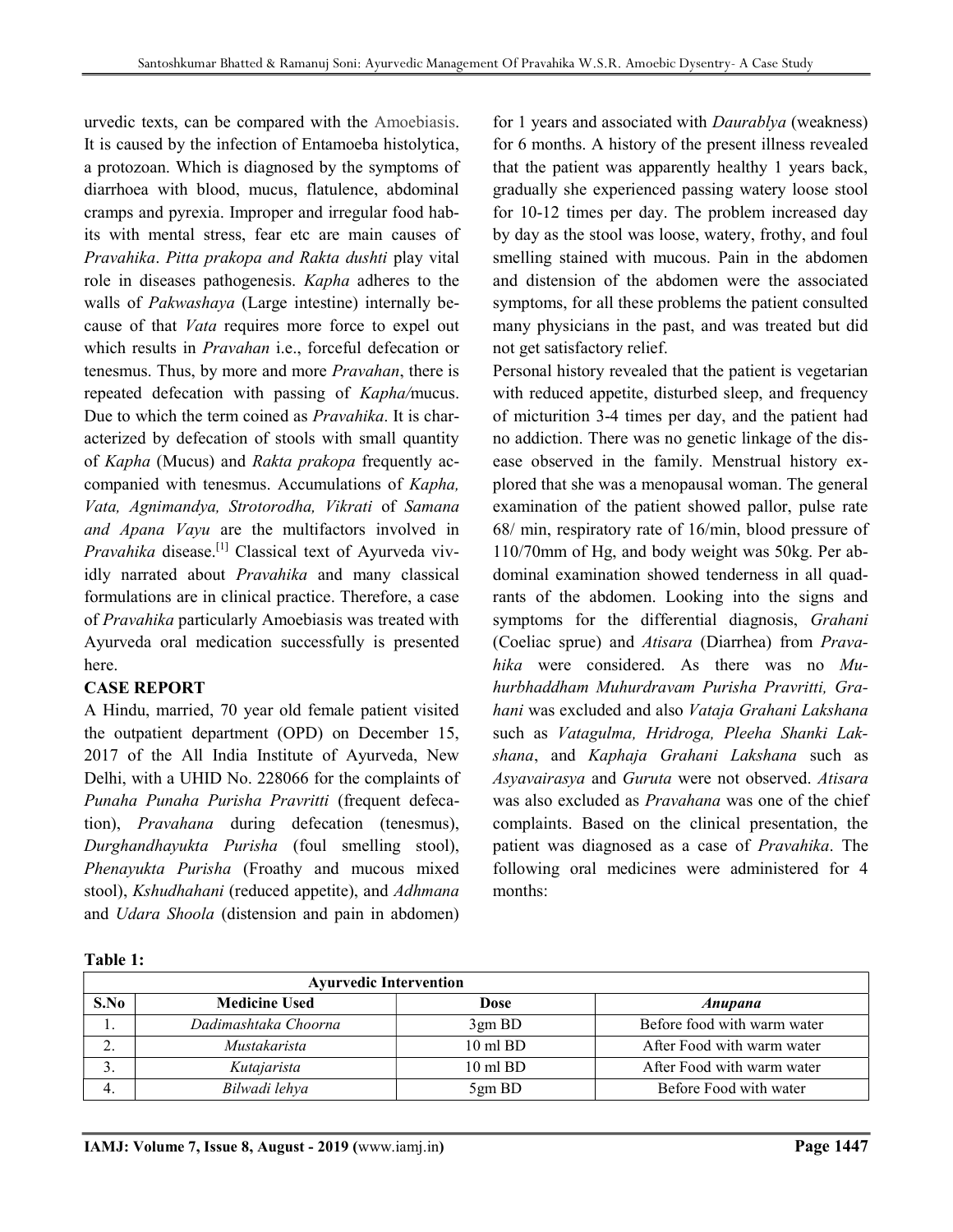| Vat<br>$. \eta n \nu$ | <b>TDS</b><br>mo:۱<br>1 tab.(<br>, 140. . | u with warm water<br>A ffer<br>tood |
|-----------------------|-------------------------------------------|-------------------------------------|
|                       |                                           |                                     |

# **OBSERVATIONS**

The medicines were procured from the outpatient dispensing section, AIIA, New Delhi. Follow up was taken once in 15 days for 4 months. After 1 month of the initiation of treatment, the patient reported mild reduction in Phenayukta (Froathy mucous mixed stool), Durghandhata in Purisha (foul smelling stool) and in frequency of bowel. Complaints were moderately reduced after the end of 2nd month. By the end of

4<sup>th</sup> month marked improvement was observed in Kshudha (appetite), Aadhmana and Udarashoola (distension and pain abdomen), Pravahana, Kapha Yukta Punaha Punaha Mala Pravriti etc. Mucous mixed stool was completely stopped and Weakness was reduced. There was no any adverse complaint reported by the patient and improvement in Bala (general strength), Varna (complexion) and body weight was achieved.

|  |  |  | <b>Table 2:</b> (Improvement in signs and symptoms of <i>Pravahika</i> on every 15 days of follow ups) |
|--|--|--|--------------------------------------------------------------------------------------------------------|
|  |  |  |                                                                                                        |

|                             | $\operatorname{BT}$ | $1ST$ Fol-        | $2nd$ Fol-       | $3rd$ Fol-       | $4th$ Fol-        | $5th$ Fol-       | $6th$ Fol-       | $7th$ Fol-       | $8th$ Fol-       |
|-----------------------------|---------------------|-------------------|------------------|------------------|-------------------|------------------|------------------|------------------|------------------|
|                             |                     | low up            | low up           | low up           | low up            | low up           | low up           | low up           | low up           |
| Punaha Punaha Purisha       | $\, +$              | $\ddot{}$         | $\boldsymbol{+}$ | $\ddot{}$        | $\qquad \qquad +$ | $\boldsymbol{+}$ | $\ddot{}$        | $\ddot{}$        | $\boldsymbol{+}$ |
| Pravritti (Frequent Defeca- | $^{+}$              | $+$               | $\boldsymbol{+}$ | $\boldsymbol{+}$ | $\boldsymbol{+}$  | $\boldsymbol{+}$ | $\boldsymbol{+}$ |                  |                  |
| tion)                       | $+$                 | $\boldsymbol{+}$  | $\! + \!$        | $\boldsymbol{+}$ | $\boldsymbol{+}$  | $\boldsymbol{+}$ |                  |                  |                  |
|                             | $^{+}$              | $+$               |                  |                  |                   |                  |                  |                  |                  |
|                             | $+$                 |                   |                  |                  |                   |                  |                  |                  |                  |
| Pravahana during Mala       | $+$                 | $\boldsymbol{+}$  | $\boldsymbol{+}$ | $\boldsymbol{+}$ | $\boldsymbol{+}$  | $\boldsymbol{+}$ | $\boldsymbol{+}$ | $\boldsymbol{+}$ | $\boldsymbol{+}$ |
| Pravrati                    | $+$                 | $+$               | $+$              | $\boldsymbol{+}$ | $\boldsymbol{+}$  | $+$              |                  |                  |                  |
| (Tenesmus)                  | $^{+}$              | $+$               | $\boldsymbol{+}$ |                  |                   |                  |                  |                  |                  |
|                             | $+$                 | $+$               |                  |                  |                   |                  |                  |                  |                  |
|                             | $+$                 |                   |                  |                  |                   |                  |                  |                  |                  |
| Durghandhayukta Purisha     | $+ \nonumber$       | $\boldsymbol{+}$  | $\boldsymbol{+}$ | $\! + \!\!\!\!$  | $\boldsymbol{+}$  | $\boldsymbol{+}$ | $\boldsymbol{+}$ | $\boldsymbol{+}$ | $\boldsymbol{+}$ |
| (Foul smelling stool)       | $^{+}$              | $+$               | $\boldsymbol{+}$ | $\! + \!\!\!\!$  | $^{+}$            | $\boldsymbol{+}$ |                  |                  |                  |
|                             | $+$                 | $+$               | $\boldsymbol{+}$ |                  |                   |                  |                  |                  |                  |
|                             | $+$                 |                   |                  |                  |                   |                  |                  |                  |                  |
|                             |                     |                   |                  |                  |                   |                  |                  |                  |                  |
| Phenayukta Purisha          | $+$                 | $\boldsymbol{+}$  | $\boldsymbol{+}$ | $+$              | $\boldsymbol{+}$  | $+$              | $+$              | $\boldsymbol{+}$ | $+$              |
| (Froathy Mucous mixed       | $^{+}$              | $^{+}$            |                  | $^{+}$           | $^{+}$            | $\boldsymbol{+}$ | $^{+}$           |                  |                  |
| stool)                      | $+$                 | $+$               | $+$              | $\boldsymbol{+}$ | $+$               |                  |                  |                  |                  |
|                             | $+$                 | $+$               |                  |                  |                   |                  |                  |                  |                  |
|                             | $+$                 |                   |                  |                  |                   |                  |                  |                  |                  |
| Kshudhahani (Loss of ap-    | $+$                 | $\bar{+}$         | $\boldsymbol{+}$ | $\boldsymbol{+}$ | $\boldsymbol{+}$  | $\boldsymbol{+}$ | $\boldsymbol{+}$ | $\boldsymbol{+}$ | $\boldsymbol{+}$ |
| petite)                     | $+$                 | $^{+}$            | $^{+}$           | $^{+}$           | $\! + \!\!\!\!$   | $\boldsymbol{+}$ |                  |                  |                  |
|                             | $+$                 | $+$               | $\boldsymbol{+}$ | $\boldsymbol{+}$ | $\boldsymbol{+}$  |                  |                  |                  |                  |
|                             | $^{+}$              | $^{+}$            | $^{+}$           |                  |                   |                  |                  |                  |                  |
|                             |                     |                   |                  |                  |                   |                  |                  |                  |                  |
| Adhmana                     | $\boldsymbol{+}$    | $\bar{+}$         | $\boldsymbol{+}$ | $\boldsymbol{+}$ | $\boldsymbol{+}$  | $\boldsymbol{+}$ | $\boldsymbol{+}$ | $\boldsymbol{+}$ | $\boldsymbol{+}$ |
| (Distension of abdomen)     | $+$                 | $^{+}$            | $\boldsymbol{+}$ | $\! + \!\!\!\!$  | $+$               | $+$              | $^{+}$           |                  |                  |
|                             | $+$                 | $\qquad \qquad +$ | $\boldsymbol{+}$ |                  |                   |                  |                  |                  |                  |
|                             | $^{+}$              | $+$               |                  |                  |                   |                  |                  |                  |                  |
|                             |                     |                   |                  |                  |                   |                  |                  |                  |                  |
| Udara Shoola (Pain in ab-   | $\boldsymbol{+}$    | $\boldsymbol{+}$  | $\boldsymbol{+}$ | $\boldsymbol{+}$ | $\boldsymbol{+}$  | $\boldsymbol{+}$ | $\! + \!\!\!\!$  | $\boldsymbol{+}$ | $\boldsymbol{+}$ |
| domen)                      | $^{+}$              | $+$               | $+$              | $+$              | $+$               | $+$              | $+$              |                  |                  |